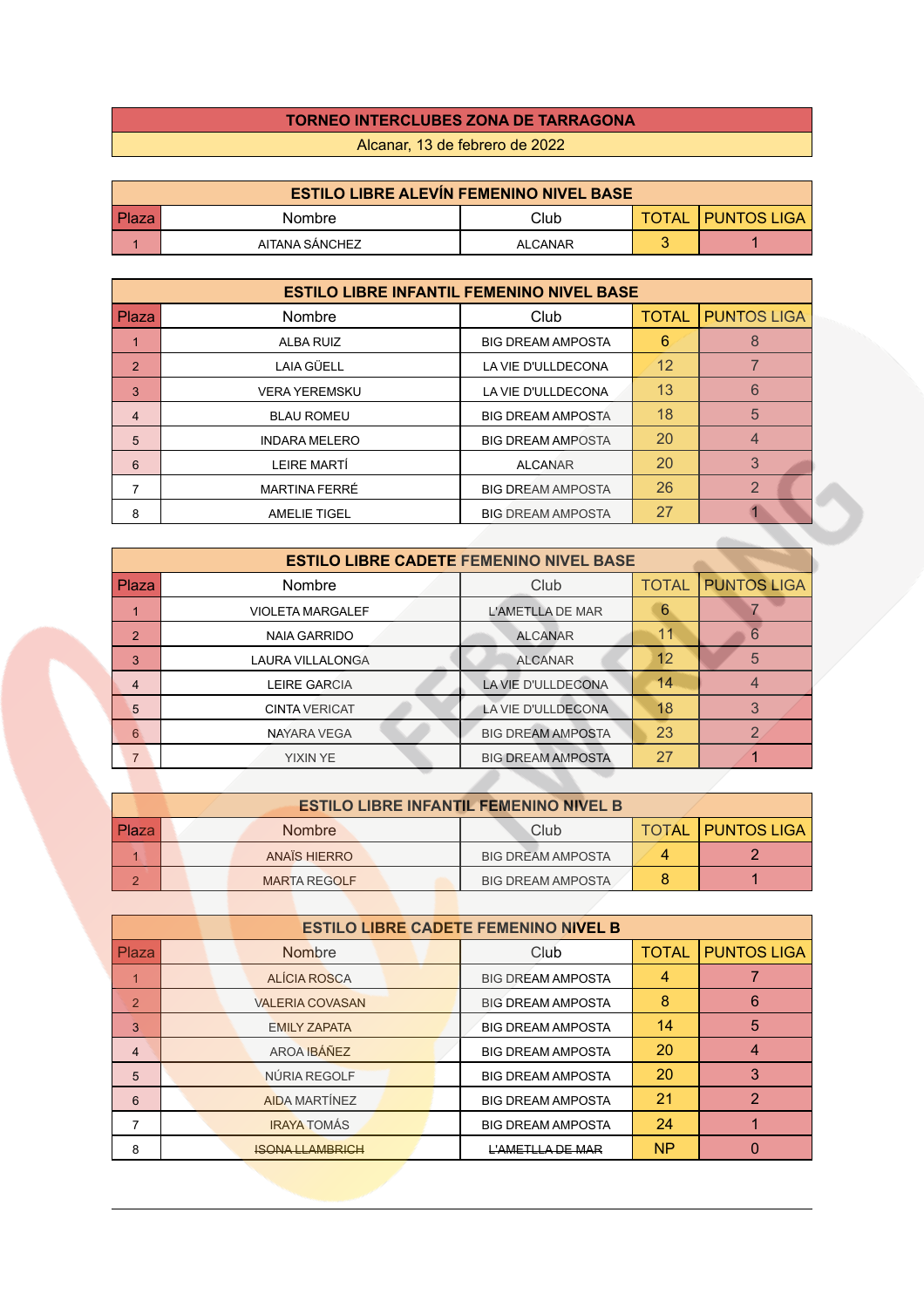| <b>ESTILO LIBRE JUVENIL FEMENINO NIVEL B</b> |                      |                          |       |                    |  |
|----------------------------------------------|----------------------|--------------------------|-------|--------------------|--|
| <b>Plaza</b>                                 | Nombre               | Club                     | TOTAL | <b>PUNTOS LIGA</b> |  |
|                                              | CLARA IBÁÑEZ         | <b>BIG DREAM AMPOSTA</b> | 6     |                    |  |
| $\overline{2}$                               | NICOLE VILLALONGA    | <b>ALCANAR</b>           |       | 5                  |  |
| 3                                            | CARLA LÓPEZ          | L'AMETLLA DE MAR         | 12    |                    |  |
| $\overline{4}$                               | DARIA BONDAC         | <b>BIG DREAM AMPOSTA</b> | 15    |                    |  |
| 5                                            | <b>DENISA HRISCU</b> | <b>BIG DREAM AMPOSTA</b> | 22    |                    |  |
| 5                                            | <b>MARICEL ROIG</b>  | <b>BIG DREAM AMPOSTA</b> | 22    |                    |  |

|              | <b>ESTILO LIBRE JÚNIOR FEMENINO NIVEL B</b> |                |           |                              |  |  |
|--------------|---------------------------------------------|----------------|-----------|------------------------------|--|--|
| <b>Plaza</b> | <b>Nombre</b>                               | Club           |           | <b>TOTAL   PUNTOS LIGA  </b> |  |  |
|              | <b>AGUEDA QUILES</b>                        | <b>ALCANAR</b> |           |                              |  |  |
| $\sqrt{2}$   | <b>GEMA OBÓN</b>                            | <b>ALCANAR</b> | <b>NP</b> |                              |  |  |

| <b>SOLO 1 BASTÓN CADETE FEMENINO NIVEL BASE</b> |               |                    |  |                            |  |
|-------------------------------------------------|---------------|--------------------|--|----------------------------|--|
| Plaza                                           | <b>Nombre</b> | Club               |  | <b>TOTAL   PUNTOS LIGA</b> |  |
|                                                 | ALBA FIGUERES | LA VIE D'ULLDECONA |  |                            |  |
|                                                 | ELENA GASTESI | LA VIE D'ULLDECONA |  |                            |  |

| <b>ARTISTIC TWIRL JÚNIOR MASCULINO NIVEL B</b> |                     |                |  |                          |  |
|------------------------------------------------|---------------------|----------------|--|--------------------------|--|
| Plaza                                          | <b>Nombre</b>       | Club           |  | <b>TOTAL PUNTOS LIGA</b> |  |
|                                                | <b>ARIS SILAGHI</b> | <b>ALCANAR</b> |  |                          |  |
|                                                |                     |                |  |                          |  |

| <b>SOLO 2 BASTONES JÚNIOR FEMENINO NIVEL B</b> |                    |                    |  |                            |  |
|------------------------------------------------|--------------------|--------------------|--|----------------------------|--|
| l Plaza                                        | <b>Nombre</b>      | Club               |  | <b>TOTAL   PUNTOS LIGA</b> |  |
|                                                | <b>JÚLIA PARRA</b> | LA VIE D'ULLDECONA |  |                            |  |
|                                                |                    |                    |  |                            |  |

| <b>PAREJAS INFANTIL NIVEL BASE</b> |                             |                          |  |                          |  |
|------------------------------------|-----------------------------|--------------------------|--|--------------------------|--|
| <b>Plaza</b>                       | <b>Nombres</b>              | Club                     |  | <b>TOTAL PUNTOS LIGA</b> |  |
|                                    | BLAU ROMEU y ALBA RUIZ      | <b>BIG DREAM AMPOSTA</b> |  |                          |  |
| റ                                  | LAIA AGUSTÍN y LEIRE MARTÍN | <b>ALCANAR</b>           |  |                          |  |

 $\overline{\phantom{a}}$ 

|                | <b>PAREJAS CADETE NIVEL B</b> |                                   |                          |  |                          |  |
|----------------|-------------------------------|-----------------------------------|--------------------------|--|--------------------------|--|
| l Plaza        |                               | <b>Nombres</b>                    | Club                     |  | <b>TOTAL PUNTOS LIGA</b> |  |
|                |                               | VALERIA COVASAN y AROA IBÁÑEZ     | <b>BIG DREAM AMPOSTA</b> |  |                          |  |
| $\overline{2}$ |                               | <b>IRAYA TOMÁS y EMILY ZAPATA</b> | <b>BIG DREAM AMPOSTA</b> |  |                          |  |
| 3              |                               | ANAÏS HIERRO y NÚRIA REGOLF       | <b>BIG DREAM AMPOSTA</b> |  |                          |  |

|         |                                      | <b>PAREJAS JUVENIL NIVEL B</b> |    |                            |
|---------|--------------------------------------|--------------------------------|----|----------------------------|
| l Plaza | <b>Nombres</b>                       | Club                           |    | <b>TOTAL   PUNTOS LIGA</b> |
|         | ARIS SILAGHI y NICOLE VILLALONGA     | <b>ALCANAR</b>                 |    |                            |
| 2       | DAFNE CUGAT y CLARA IBÁÑEZ           | <b>BIG DREAM AMPOSTA</b>       |    |                            |
| 3       | <b>ISONA LLAMBRIGH y CARLA LÓPEZ</b> | LiAMETLLA DE MAR               | ΝP |                            |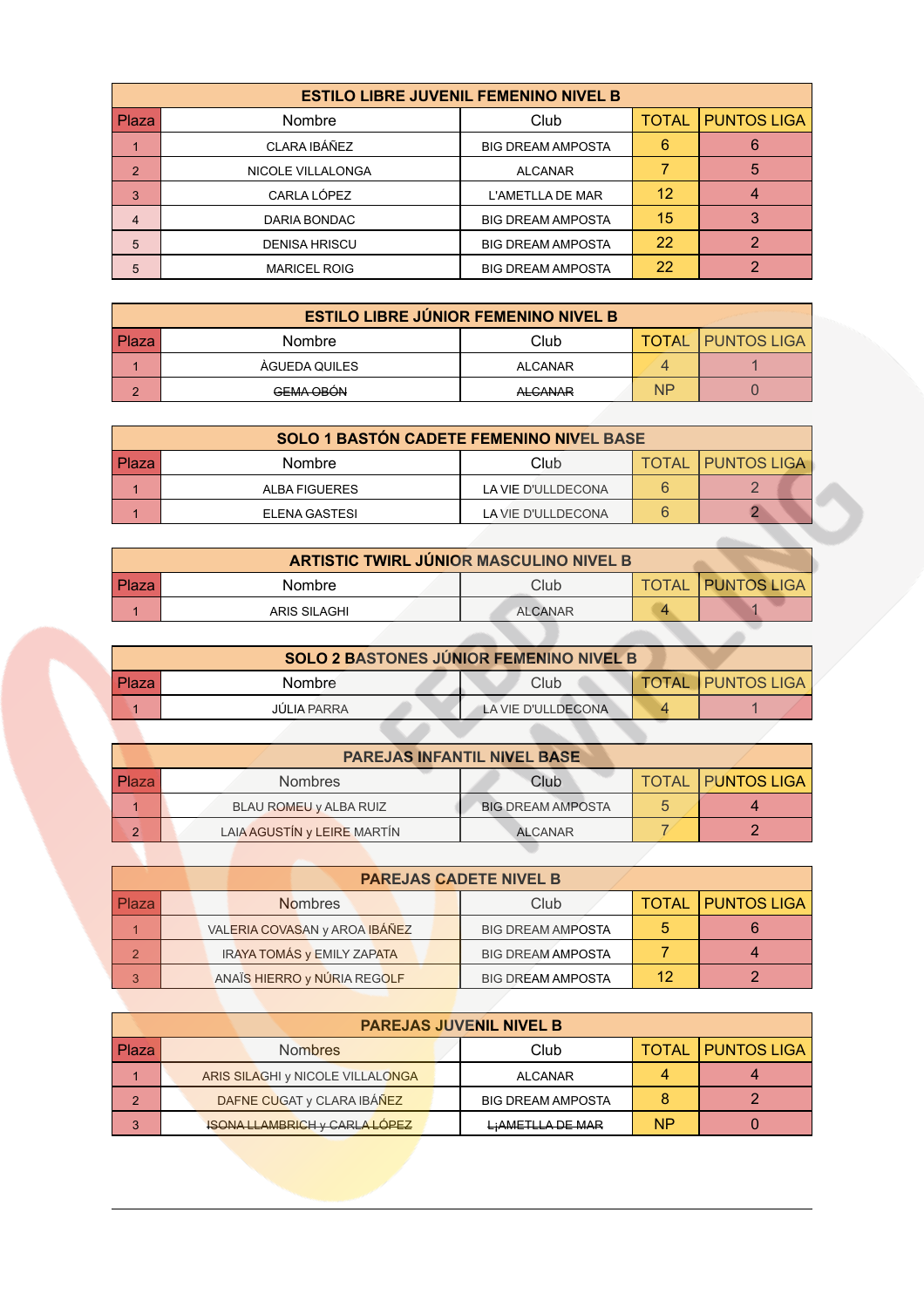|              | <b>EQUIPOS DE MANOS LIBRES</b> |              |                    |
|--------------|--------------------------------|--------------|--------------------|
| <b>Plaza</b> | Club                           | <b>TOTAL</b> | <b>PUNTOS LIGA</b> |
|              | <b>BIG DREAM AMPOSTA</b>       |              |                    |

|       | <b>EQUIPOS JÚNIOR NIVEL B</b> |              |                      |
|-------|-------------------------------|--------------|----------------------|
| Plaza | Club                          | <b>TOTAL</b> | <b>I PUNTOS LIGA</b> |
|       | <b>BIG DREAM AMPOSTA</b>      |              |                      |

**CABALLED**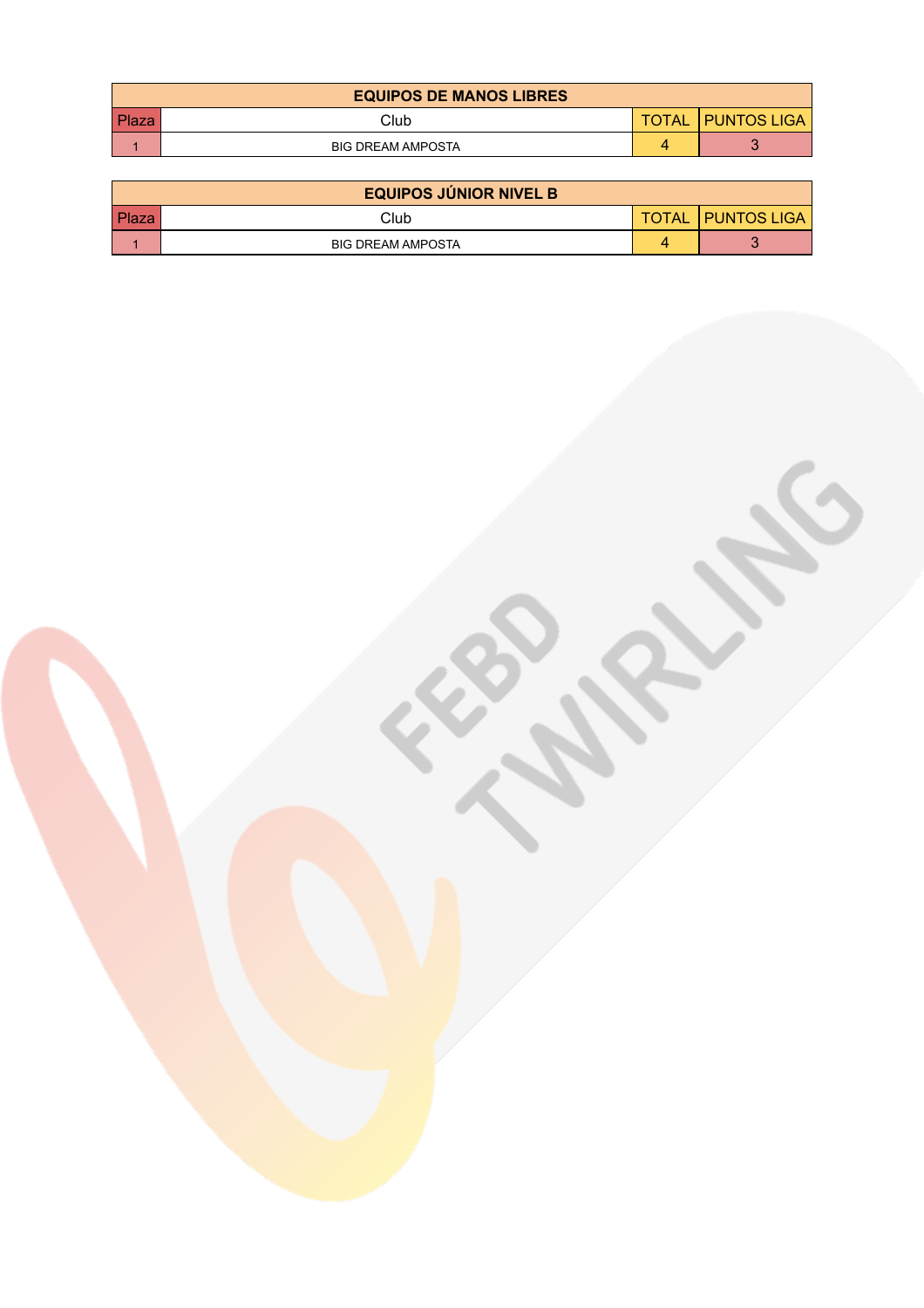## **TORNEO INTERCLUBES ZONA DE TARRAGONA**

Alcanar, 13 de febrero de 2022

|     | <b>ESTILO LIBRE ALEVIN FEMENINO NIVEL BASE</b> |                |      | <b>JUEZ</b> |                |     | JUEZ <sub>2</sub>     |     |     | $III \rightarrow \infty$<br>JUEZ J |     |      | JUEZ <sub>4</sub> |              |  | J1: Widet Tibari            |
|-----|------------------------------------------------|----------------|------|-------------|----------------|-----|-----------------------|-----|-----|------------------------------------|-----|------|-------------------|--------------|--|-----------------------------|
| Set | Nombre                                         | Club           | INI  | <b>TO</b>   | $\sim$<br>. UL | INI | $\cdot$ TOT<br>$\cup$ | CLA | INI | <b>TOT</b>                         | TCL | IN   | <b>TOT</b>        | <b>IPEN.</b> |  | J2: Iris Fernández          |
|     | AITANA SÁNCHEZ                                 | <b>ALCANAR</b> | ن. ا |             |                | . ب |                       |     | ∣.o | 1,5                                |     | ں, ا |                   |              |  | í Román<br>l3: Noemí<br>JU. |

J4: Gemma Muñoz

|     | <b>ESTILO LIBRE INFANTIL FEMENINO NIVEL BASE</b> |                          |     | JUEZ <sub>1</sub> |             |     | JUEZ <sub>2</sub> |                |     | JUEZ <sub>3</sub> |            |          | JUEZ <sub>4</sub> |                |                 |    |                    |
|-----|--------------------------------------------------|--------------------------|-----|-------------------|-------------|-----|-------------------|----------------|-----|-------------------|------------|----------|-------------------|----------------|-----------------|----|--------------------|
| Set | Nombre                                           | Club                     | INI | <b>TOT</b>        | <b>ICLA</b> | INI |                   | <b>TOT CLA</b> | INI | <b>TOT</b>        | <b>CLA</b> | INI      | <b>TOT</b>        |                | <b>CLA PEN.</b> |    | <b>TOTAL PLAZA</b> |
|     | <b>BLAU ROMEU</b>                                | <b>BIG DREAM AMPOSTA</b> | 2   | $\overline{2}$    | 8           | 1.9 | 1.9               | 5              | 2.2 | 2.2               |            | 2.5      | 2.5               | 3              |                 | 18 |                    |
|     | <b>INDARA MELERO</b>                             | <b>BIG DREAM AMPOSTA</b> | 1,8 |                   | 5           | 2.3 | 2.2               | $\overline{2}$ | 1.8 |                   | 5          | 1,9      | .8 <sub>1</sub>   | 8              | 0.1             | 20 |                    |
|     | <b>LAIA GÜELL</b>                                | LA VIE D'ULLDECONA       | 1,8 | 1.8               | 4           |     | $\Omega$<br>L     |                |     |                   |            | 2.7      | 2.7               |                |                 | 12 |                    |
|     | MARTINA FERRÉ                                    | <b>BIG DREAM AMPOSTA</b> | 1,8 | 1.5               | 6           | 1.8 | 1.5               | 8              | 1.9 | 1.6               | 6          | 2.3      |                   | 6              | 0.3             | 26 |                    |
|     | LEIRE MARTÍ                                      | <b>ALCANAR</b>           | 1,9 | 1.9               | 3           | 1,8 | 1.8               | 6              | 1.5 | .5                |            | 2.4      | $\Omega$<br>2.4   |                |                 | 20 | 6                  |
|     | <b>ALBA RUIZ</b>                                 | <b>BIG DREAM AMPOSTA</b> | 2,1 | 2.7               | C           | 2.3 | 2.3               |                | 2.4 | 2.4               |            | 2.6      | 2.6               | $\overline{2}$ |                 | 6  |                    |
|     | <b>VERA YEREMSKU</b>                             | LA VIE D'ULLDECONA       | 2,3 | 2,2               |             | 2.2 | 2.1               | 3              | 1.9 | .8                |            | 2.3      | 2.2               | 5              | 0.1             | 13 |                    |
|     | <b>AMELIE TIGEL</b>                              | <b>BIG DREAM AMPOSTA</b> | 1,6 | (.5)              | 6           |     | 1.6               |                | 1.6 | .5                |            | $\Omega$ | .9                | ⇁              | 0.1             | 27 |                    |

|     | <b>ESTILO LIBRE CADETE FEMENINO NIVEL BASE</b> |                          |     | JUEZ <sub>1</sub> |                              |     | JUEZ <sub>2</sub> |                |     | JUEZ <sub>3</sub> |            |     | JUEZ <sub>4</sub> |                |                 |    |                    |
|-----|------------------------------------------------|--------------------------|-----|-------------------|------------------------------|-----|-------------------|----------------|-----|-------------------|------------|-----|-------------------|----------------|-----------------|----|--------------------|
| Set | <b>Nom</b>                                     | Club                     | INI | <b>TOT</b>        | $\overline{\phantom{a}}$ CLA | INI |                   | <b>TOT CLA</b> | INI | <b>TOT</b>        | <b>CLA</b> | INI | <b>TOT</b>        |                | <b>CLA PEN.</b> |    | <b>TOTAL PLAZA</b> |
| 10  | <b>LAURA VILLALONGA</b>                        | <b>ALCANAR</b>           | C.  | l .9              |                              | 2.3 | 2.2               | $\overline{4}$ | 2.8 | 2.7               |            | 2.8 | 2.7               |                | 0.1             | 12 |                    |
|     | <b>YIXIN YE</b>                                | <b>BIG DREAM AMPOSTA</b> | 1.7 | .6                |                              | 6.1 | 1,7               |                | 2.4 | 2.3               | 6          | 1,8 |                   |                | 0.1             | 27 |                    |
| 12  | <b>LEIRE GARCIA</b>                            | LA VIE D'ULLDECONA       | 2.3 | 2,2               |                              | 2.4 | 2.3               | 3              | 2.6 | 2.5               |            | 2.4 | 2.3               | $\overline{4}$ | 0.1             | 14 |                    |
| 13  | <b>VIOLETA MARGALEF</b>                        | L'AMETLLA DE MAR         | 2.6 | 2,5               |                              | 2.7 | 2.6               |                |     | 2.9               |            | 2.5 | 2.4               | 3              | 0.1             | 6  |                    |
| 14  | <b>NAIA GARRIDO</b>                            | ALCANAR                  | 2.3 | 2.3               |                              | 2.5 | 2.5               | $\overline{2}$ | 2.4 | 2.4               |            | 2.5 | 2.5               | $\overline{2}$ |                 |    |                    |
| 15  | <b>NAYARA VEGA</b>                             | <b>BIG DREAM AMPOSTA</b> | 1,8 | .8                |                              | 2.2 | 2.2               | $\overline{4}$ | 2.2 | 2.2               |            | 1.8 | 8.1               | 6              |                 | 23 | 6                  |
| 16  | <b>CINTA VERICAT</b>                           | LA VIE D'ULLDECONA       | 2.1 | $\Omega$<br>Ζ.    |                              | 2.1 | 2.1               | 6              | 2.6 | 2.6               |            | 2,2 | 2.2               | 5              |                 | 18 |                    |

|     | <b>ESTILO LIBRE INFANTIL FEMENINO NIVEL B</b> |                          |     | <b>JUEZ</b>      |     |                 | JUEZ <sub>2</sub> |            |     | JUEZ <sub>3</sub> |                   |            | <b>JUEZ4</b> |          |                     |                    |
|-----|-----------------------------------------------|--------------------------|-----|------------------|-----|-----------------|-------------------|------------|-----|-------------------|-------------------|------------|--------------|----------|---------------------|--------------------|
| Set | <b>Nom</b>                                    | Club                     | INI | TOT <sup>'</sup> | CLA | INI             |                   | <b>CLA</b> | INI | <b>TOT</b>        | $\overline{\cap}$ | INI        |              |          | <b>TOT CLA PEN.</b> | <b>TOTAL PLAZA</b> |
|     | ANAÏS HIERRO                                  | <b>BIG DREAM AMPOSTA</b> | 1.3 |                  |     |                 | د.                |            |     | 1.6               |                   | $\sqrt{2}$ |              |          | 0.1                 |                    |
| 18  | <b>MARTA REGOLF</b>                           | <b>BIG DREAM AMPOSTA</b> | .5  |                  |     | $\cdot$ $\circ$ |                   |            | ے . | 0.8               |                   |            | 0.6          | $\Omega$ | 0.4                 |                    |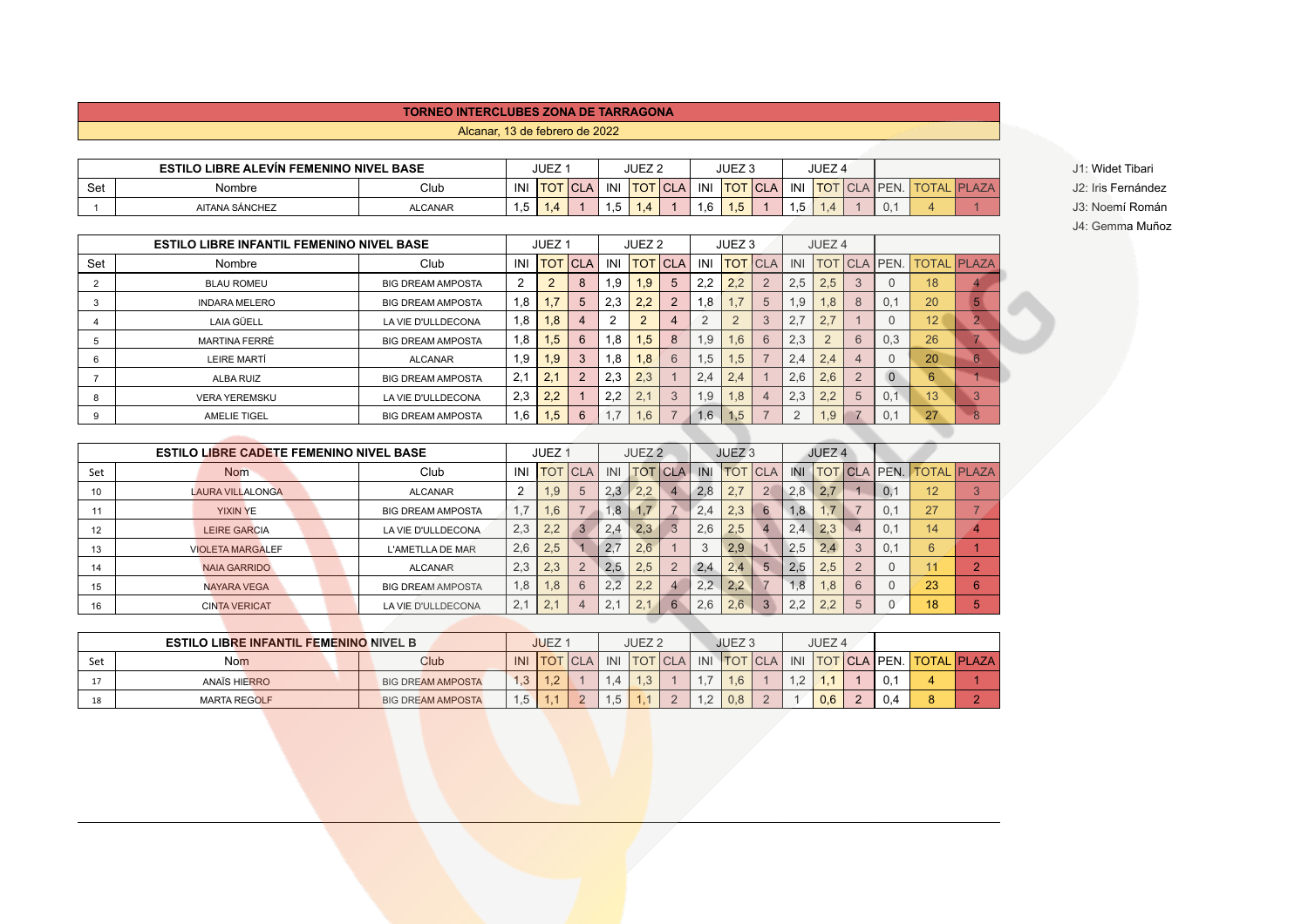|     | <b>ESTILO LIBRE CADETE FEMENINO NIVEL B</b> |                          |              | JUEZ <sub>1</sub> |                |             | JUEZ <sub>2</sub> |                |           | JUEZ <sub>3</sub> |                |     | JUEZ <sub>4</sub> |                |          |                                  |   |
|-----|---------------------------------------------|--------------------------|--------------|-------------------|----------------|-------------|-------------------|----------------|-----------|-------------------|----------------|-----|-------------------|----------------|----------|----------------------------------|---|
| Set | <b>Nom</b>                                  | Club                     | INI          | <b>TOT</b>        | <b>CLA</b>     | INI         |                   | <b>TOT CLA</b> | INI       |                   | <b>TOT CLA</b> | INI |                   |                |          | TOT   CLA   PEN.   TOTAL   PLAZA |   |
| 19  | VALERIA COVASAN                             | <b>BIG DREAM AMPOSTA</b> | 2            | $\overline{2}$    | $\overline{2}$ | $\sim$<br>∠ | C<br>∠            | 2              | 2.1       | 2.1               | 2              | 2.5 | 2.5               | $\overline{2}$ | $\Omega$ | 8                                |   |
| 20  | NÚRIA REGOLF                                | <b>BIG DREAM AMPOSTA</b> | $\mathbf{L}$ | 1.5               | 4              | i .4        | 1.2 <sub>2</sub>  | 6              | .4        | 1,2               |                | í.6 | 1.4               | 5              | 0.2      | 20                               |   |
| 21  | AIDA MARTÍNEZ                               | <b>BIG DREAM AMPOSTA</b> | 1,4          | $.4 \cdot$        | 5              | 3.          | 1.3 <sup>7</sup>  | 4              |           |                   | 6              | 2.  | 1.2               | 6              | $\Omega$ | 21                               | 6 |
| 22  | <b>ISONA LLAMBRICH</b>                      | L'AMETLLA DE MAR         |              |                   |                |             |                   |                |           | <b>NP</b>         |                |     |                   |                |          |                                  |   |
| 23  | ALÍCIA ROSCA                                | <b>BIG DREAM AMPOSTA</b> | 2.4          | 2,4               |                | 2.3         | 2.3               |                | 2.7       | 2.7               |                | 2.8 | 2.8               |                | $\Omega$ | 4                                |   |
| 24  | <b>IRAYA TOMÁS</b>                          | <b>BIG DREAM AMPOSTA</b> | 1,5          | 1,3               | 6              | .5          | 1.3               | $\overline{4}$ | $\cdot$ 1 | 0.9               |                | 1.1 | 0.9               |                | 0.2      | 24                               |   |
| 25  | AROA IBÁÑEZ                                 | <b>BIG DREAM AMPOSTA</b> | 1,3          | 1.2 <sub>2</sub>  | $\overline{ }$ | $\cdot$ .2  | 1.1               |                | .6        | 1,5               | 3              | 2.4 | 2.3               | 3              | 0.1      | 20                               |   |
| 26  | <b>EMILY ZAPATA</b>                         | <b>BIG DREAM AMPOSTA</b> |              | 1.6               | 3              |             | 1.6               | 3              | .4        | 1.3               |                | 6.6 | 1.5               | $\Delta$       | 0,1      | 14                               |   |

|     | <b>ESTILO LIBRE JUVENIL FEMENINO NIVEL B</b> |                          |                 | JUEZ <sub>1</sub> |             |                 | JUEZ <sub>2</sub> |                |            | JUEZ <sub>3</sub> |                |     | JUEZ <sub>4</sub> |                |                     |    |                    |
|-----|----------------------------------------------|--------------------------|-----------------|-------------------|-------------|-----------------|-------------------|----------------|------------|-------------------|----------------|-----|-------------------|----------------|---------------------|----|--------------------|
| Set | Nom                                          | Club                     | INI             | <b>TOT</b>        | <b>ICLA</b> | INI             |                   | <b>TOT CLA</b> | 1NI        | <b>TOT</b>        | <b>CLA</b>     | INI |                   |                | <b>TOT CLA PEN.</b> |    | <b>TOTAL PLAZA</b> |
| 27  | <b>DENISA HRISCU</b>                         | <b>BIG DREAM AMPOSTA</b> | .4              | 0.9               | 6           | $\overline{.4}$ | 0.9               | 6              |            | 1.2               | $\overline{5}$ | 1.1 | .2                | 5              | 0.5                 | 22 |                    |
| 28  | NICOLE VILLALONGA                            | <b>ALCANAR</b>           | ົ<br>$\epsilon$ | $\overline{2}$    |             | 2.2             | 2.1               |                | 2.6        | 2.5               |                | 2,5 | 2.4               | $\overline{2}$ | $\mathbf{0}$ .      |    |                    |
| 29  | DARIA BONDAC                                 | <b>BIG DREAM AMPOSTA</b> | .9              | 1.6               |             | .8              | .5                | 4              |            | 1,4               |                | 1,6 | .3 <sup>7</sup>   | 4              | 0.3                 | 15 |                    |
| 30  | <b>MARICEL ROIG</b>                          | <b>BIG DREAM AMPOSTA</b> | .6              | $\sqrt{4}$        | 5           | $\cdot$         | .2                | 5              | $\cdot$ .2 |                   | 6              | 1,2 |                   | 6              | 0.2                 | 22 | $\sqrt{5}$         |
| 31  | CARLA LÓPEZ                                  | L'AMETLLA DE MAR         | 2.4             | 2,1               |             |                 |                   | 3              | 1.6        | 1,3               |                | 2.6 | 2.3               | $\mathbf{3}$   | 0.3                 | 12 |                    |
| 32  | CLARA IBÁÑEZ                                 | <b>BIG DREAM AMPOSTA</b> | 2.5             | 2,3               |             | 2.1             | .9                |                |            | 1.5               |                | 2.7 | 2.5               |                | 0.2                 | 6  |                    |

|     | <b>ESTILO LIBRE JÚNIOR FEMENINO NIVEL B</b> |                |     | <b>JUEZ</b>           |               | JUEZ <sub>2</sub>             |                                |                        | JUEZ <sub>3</sub> |                            | JUEZ <sub>4</sub> |                  |                    |
|-----|---------------------------------------------|----------------|-----|-----------------------|---------------|-------------------------------|--------------------------------|------------------------|-------------------|----------------------------|-------------------|------------------|--------------------|
| Set | <b>Nom</b>                                  | Club           | INI | <b>TOT</b>            | INI           |                               | $\overline{\phantom{a}}$ $CLA$ | INI                    | <b>TOT CLA</b>    |                            |                   | INI TOTICLA PEN. | <b>TOTAL PLAZA</b> |
| 33  | <b>GEMA OBÓN</b>                            | <b>ALCANAR</b> |     |                       |               |                               |                                |                        | <b>NP</b>         |                            |                   |                  |                    |
| 34  | <b>ÀGUEDA QUILES</b>                        | <b>ALCANAR</b> | 2.4 | 22<br>$\sim$ . $\sim$ | $\sim$<br>2.4 | 22<br>$\epsilon$ . $\epsilon$ |                                | $\cap$ $\vdash$<br>2,5 | 2.3               | $\bigcap$ $\bigcap$<br>∠.⊣ | 1.9               | $\cap$ $\cap$    |                    |

|     | <b>SOLO 1 BASTO CADET FEMENI NIVELL BASE</b> |                                 | JUEZ <sub>1</sub> |        | JUEZ <sub>2</sub> |                  | JUEZ <sub>3</sub> |                 | JUEZ <sub>4</sub> |  |                                 |
|-----|----------------------------------------------|---------------------------------|-------------------|--------|-------------------|------------------|-------------------|-----------------|-------------------|--|---------------------------------|
| Set | <b>Nom</b>                                   | Club<br>INI                     | <b>TOT CLA</b>    | INI    | <b>TOTICLA</b>    |                  |                   | INI TOTICLA INI |                   |  | <b>TOT CLA PEN. TOTAL PLAZA</b> |
| 35  | <b>ALBA FIGUERES</b>                         | LA VIE D'ULLDECONA<br>$\cdot$ ( |                   | 1.9    | 1.9               |                  | $\sim$            | $\sim$          | $\sim$            |  |                                 |
| 36  | <b>ELENA GASTESI</b>                         | $\sim$<br>LA VIE D'ULLDECONA    |                   | $\sim$ |                   | $\overline{1.9}$ | 1.9               | 1.8             | 1.8               |  |                                 |
|     |                                              |                                 |                   |        |                   |                  |                   |                 |                   |  |                                 |

|     | <b>ARTISTIC TWIRL JUNIOR MASCULINO NIVEL B</b> |                |            | <b>JUEZ</b> |            |     | JUEZ <sub>2</sub> |                              |     | JUEZ <sub>3</sub> |            |     | <b>JUEZ</b>                     |                     |                    |
|-----|------------------------------------------------|----------------|------------|-------------|------------|-----|-------------------|------------------------------|-----|-------------------|------------|-----|---------------------------------|---------------------|--------------------|
| Set | <b>Nom</b>                                     | Club           | <b>INI</b> | <b>TOT</b>  | <b>CLA</b> | INI | TOT               | $\overline{C}$<br><b>CLA</b> | INI | <b>TOT</b>        | <b>CLA</b> | INI |                                 | <b>TOT CLA PEN.</b> | <b>TOTAL PLAZA</b> |
|     | SILAGHI, ARIS                                  | <b>ALCANAR</b> | 3,9        | 3,8         |            |     | 30<br>.ು          |                              | 4.6 | 4.5               |            | 4.3 | $\sim$<br>$\mathbf{H}$<br>т. д. | 0.1                 |                    |

| <b>SOLO 2 BASTONES JUNIOR FEMENINO NIVEL B</b> |                    |  |                    |  |     | <b>JUEZ</b> |        |     | JUEZ <sub>2</sub> |             |     | JUEZ <sub>3</sub> |     |     | JUEZ            |                     |             |
|------------------------------------------------|--------------------|--|--------------------|--|-----|-------------|--------|-----|-------------------|-------------|-----|-------------------|-----|-----|-----------------|---------------------|-------------|
| Set                                            | Nom                |  | Club               |  | INI |             | $\sim$ | INI | <b>ITOT</b>       | <b>ICLA</b> | INI | <b>TOT</b>        | CLA | INI |                 | <b>TOT CLA PEN.</b> | <b>LAZA</b> |
| 38                                             | <b>JÚLIA PARRA</b> |  | LA VIE D'ULLDECONA |  | 4,9 |             |        |     | 4.8               |             | 4.9 | 4.7               |     |     | $\Omega$<br>4.8 | 0.2                 |             |